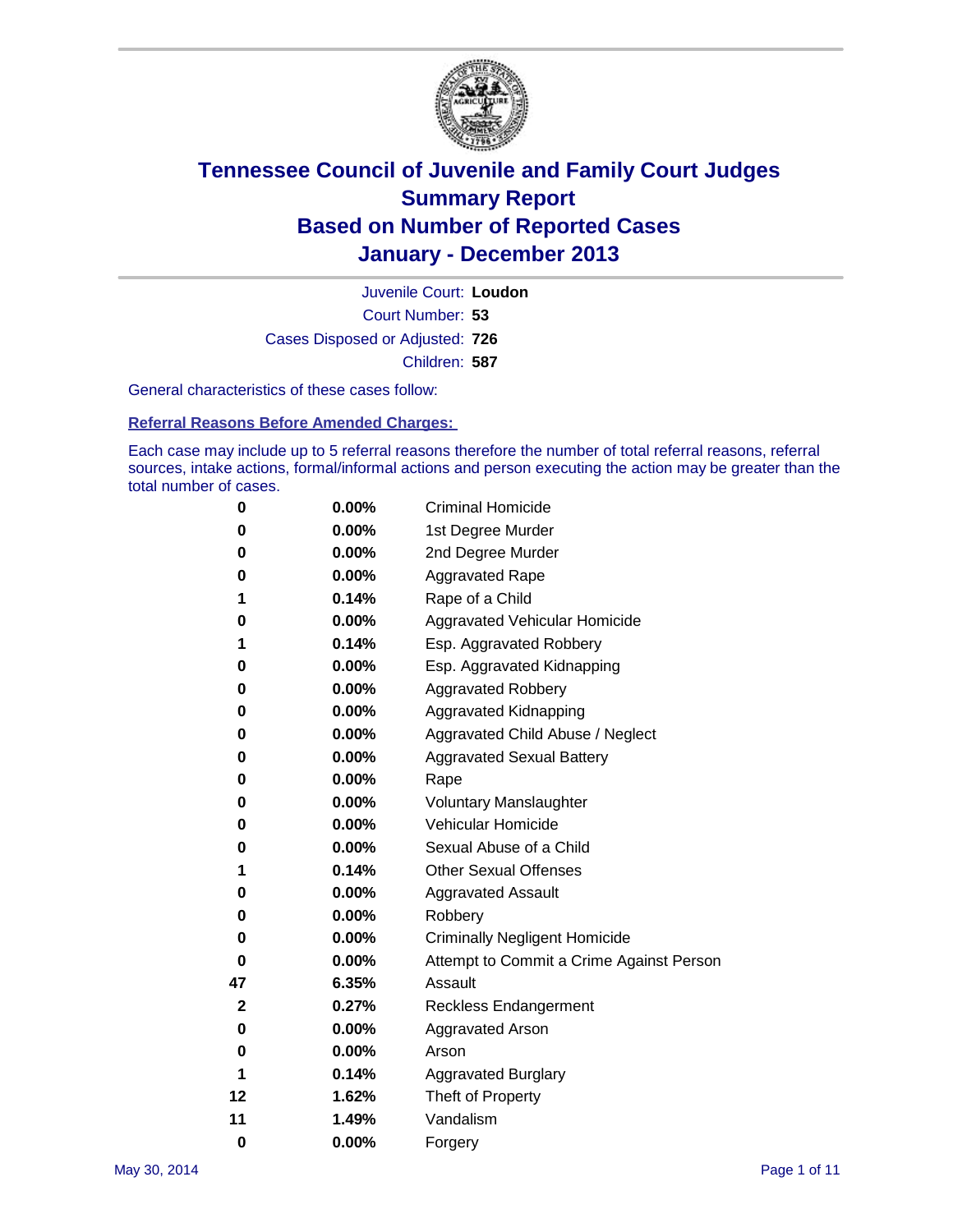

Court Number: **53** Juvenile Court: **Loudon** Cases Disposed or Adjusted: **726** Children: **587**

#### **Referral Reasons Before Amended Charges:**

Each case may include up to 5 referral reasons therefore the number of total referral reasons, referral sources, intake actions, formal/informal actions and person executing the action may be greater than the total number of cases.

| 0  | 0.00%  | <b>Worthless Checks</b>                                     |
|----|--------|-------------------------------------------------------------|
| 0  | 0.00%  | Illegal Possession / Fraudulent Use of Credit / Debit Cards |
| 5  | 0.68%  | <b>Burglary</b>                                             |
| 0  | 0.00%  | Unauthorized Use of a Vehicle                               |
| 0  | 0.00%  | <b>Cruelty to Animals</b>                                   |
| 0  | 0.00%  | Sale of Controlled Substances                               |
| 0  | 0.00%  | <b>Other Drug Offenses</b>                                  |
| 21 | 2.84%  | Possession of Controlled Substances                         |
| 0  | 0.00%  | <b>Criminal Attempt</b>                                     |
| 0  | 0.00%  | Carrying Weapons on School Property                         |
| 0  | 0.00%  | Unlawful Carrying / Possession of a Weapon                  |
| 0  | 0.00%  | <b>Evading Arrest</b>                                       |
| 0  | 0.00%  | Escape                                                      |
| 0  | 0.00%  | Driving Under Influence (DUI)                               |
| 14 | 1.89%  | Possession / Consumption of Alcohol                         |
| 1  | 0.14%  | Resisting Stop, Frisk, Halt, Arrest or Search               |
| 0  | 0.00%  | <b>Aggravated Criminal Trespass</b>                         |
| 0  | 0.00%  | Harassment                                                  |
| 1  | 0.14%  | Failure to Appear                                           |
| 0  | 0.00%  | Filing a False Police Report                                |
| 1  | 0.14%  | Criminal Impersonation                                      |
| 14 | 1.89%  | <b>Disorderly Conduct</b>                                   |
| 1  | 0.14%  | <b>Criminal Trespass</b>                                    |
| 1  | 0.14%  | <b>Public Intoxication</b>                                  |
| 0  | 0.00%  | Gambling                                                    |
| 99 | 13.38% | Traffic                                                     |
| 1  | 0.14%  | Local Ordinances                                            |
| 0  | 0.00%  | Violation of Wildlife Regulations                           |
| 0  | 0.00%  | Contempt of Court                                           |
| 54 | 7.30%  | Violation of Probation                                      |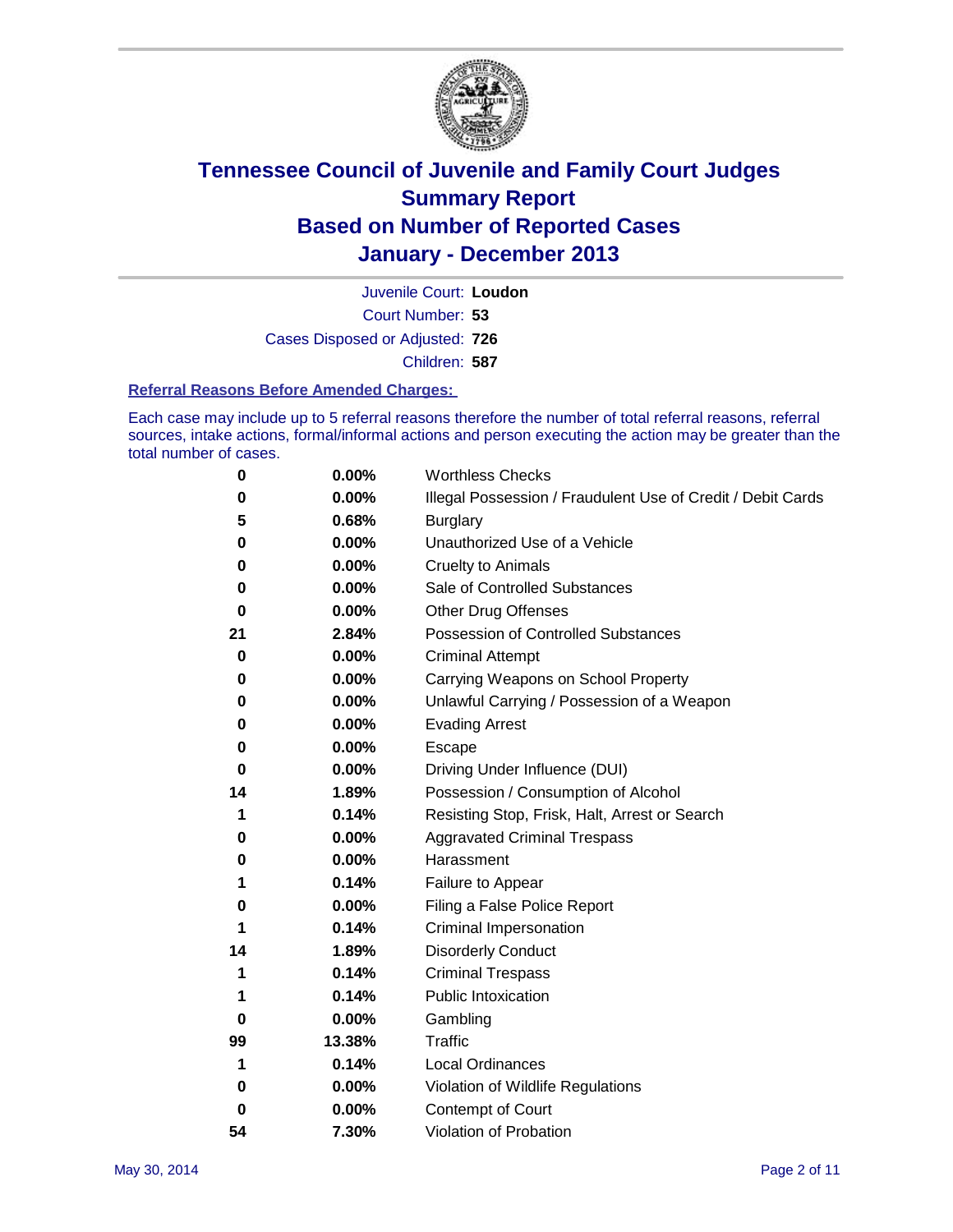

Court Number: **53** Juvenile Court: **Loudon** Cases Disposed or Adjusted: **726** Children: **587**

#### **Referral Reasons Before Amended Charges:**

Each case may include up to 5 referral reasons therefore the number of total referral reasons, referral sources, intake actions, formal/informal actions and person executing the action may be greater than the total number of cases.

| 0<br>0<br>0<br>0<br>$\bf{0}$<br>63<br>0<br>$\bf{0}$ | $0.00\%$<br>0.00%<br>$0.00\%$<br>$0.00\%$<br>$0.00\%$<br>8.51%<br>$0.00\%$<br>$0.00\%$ | <b>Violation of Pretrial Diversion</b><br>Violation of Informal Adjustment<br><b>Judicial Review</b><br><b>Administrative Review</b><br><b>Foster Care Review</b><br>Custody<br>Visitation<br>Paternity / Legitimation |
|-----------------------------------------------------|----------------------------------------------------------------------------------------|------------------------------------------------------------------------------------------------------------------------------------------------------------------------------------------------------------------------|
|                                                     |                                                                                        |                                                                                                                                                                                                                        |
|                                                     |                                                                                        |                                                                                                                                                                                                                        |
|                                                     |                                                                                        |                                                                                                                                                                                                                        |
|                                                     |                                                                                        |                                                                                                                                                                                                                        |
|                                                     |                                                                                        |                                                                                                                                                                                                                        |
|                                                     |                                                                                        |                                                                                                                                                                                                                        |
|                                                     |                                                                                        |                                                                                                                                                                                                                        |
| $\bf{0}$                                            | $0.00\%$                                                                               | <b>Termination of Parental Rights</b>                                                                                                                                                                                  |
| 44                                                  | 5.95%                                                                                  | Dependency / Neglect                                                                                                                                                                                                   |
| $\bf{0}$                                            | $0.00\%$                                                                               | <b>Physically Abused Child</b>                                                                                                                                                                                         |
| 0                                                   | $0.00\%$                                                                               | Sexually Abused Child                                                                                                                                                                                                  |
| 10                                                  | 1.35%                                                                                  | <b>Violation of Curfew</b>                                                                                                                                                                                             |
| 1                                                   |                                                                                        | Violation of a Valid Court Order                                                                                                                                                                                       |
|                                                     |                                                                                        | Possession of Tobacco Products                                                                                                                                                                                         |
|                                                     |                                                                                        | Out-of-State Runaway                                                                                                                                                                                                   |
|                                                     |                                                                                        | In-State Runaway                                                                                                                                                                                                       |
|                                                     |                                                                                        | Unruly Behavior<br>Truancy                                                                                                                                                                                             |
|                                                     |                                                                                        | <b>Violation of Aftercare</b>                                                                                                                                                                                          |
|                                                     | 3<br>24<br>251<br>4<br>$\bf{0}$<br>51                                                  | 0.41%<br>3.24%<br>33.92%<br>0.54%<br>$0.00\%$<br>6.89%<br>0.14%                                                                                                                                                        |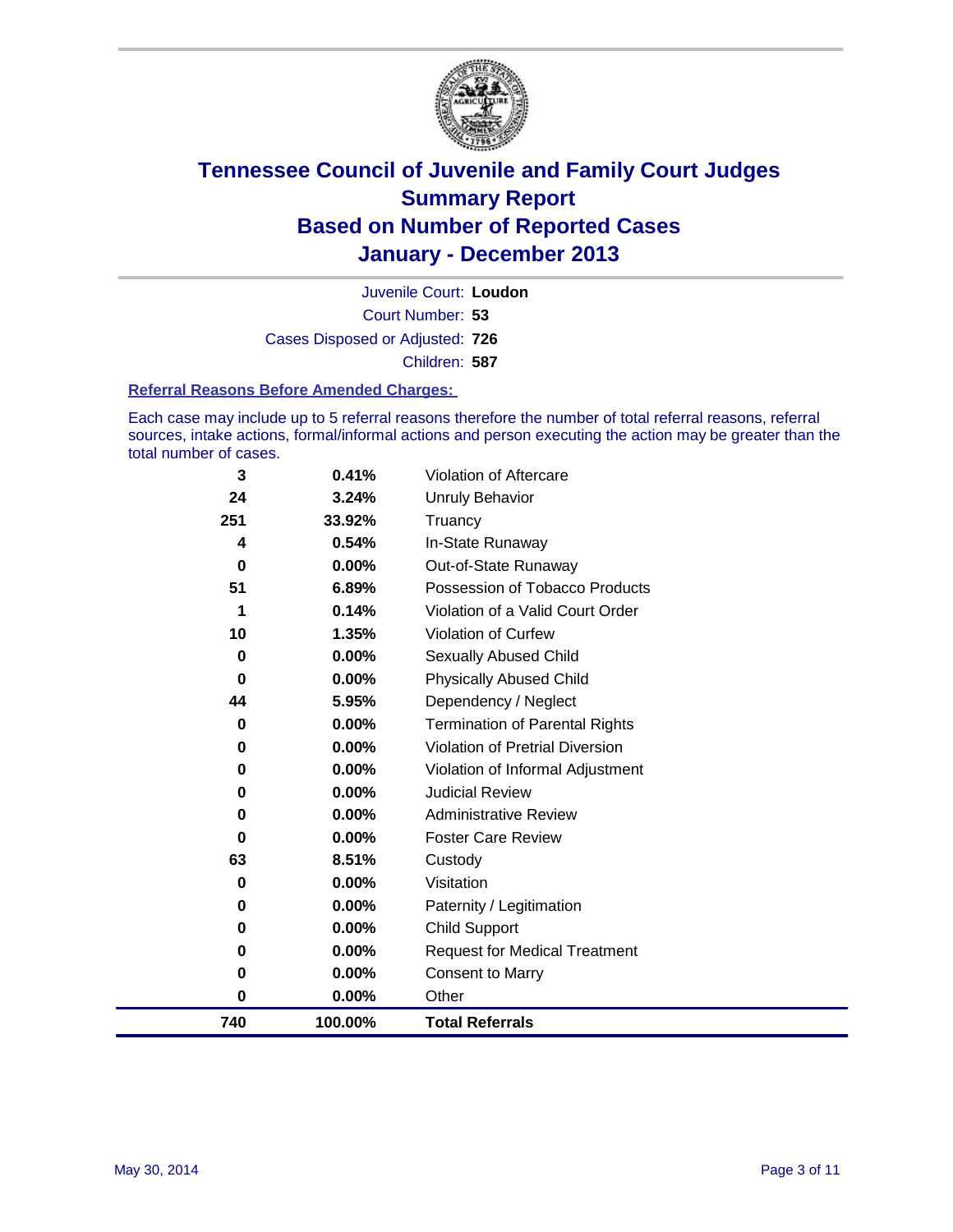

|                            | Juvenile Court: Loudon          |                                   |  |  |  |  |
|----------------------------|---------------------------------|-----------------------------------|--|--|--|--|
|                            | Court Number: 53                |                                   |  |  |  |  |
|                            | Cases Disposed or Adjusted: 726 |                                   |  |  |  |  |
|                            |                                 | Children: 587                     |  |  |  |  |
| <b>Referral Sources: 1</b> |                                 |                                   |  |  |  |  |
| 267                        | 36.08%                          | Law Enforcement                   |  |  |  |  |
| 11                         | 1.49%                           | Parents                           |  |  |  |  |
| 0                          | 0.00%                           | <b>Relatives</b>                  |  |  |  |  |
| 0                          | 0.00%                           | Self                              |  |  |  |  |
| 299                        | 40.41%                          | School                            |  |  |  |  |
| 0                          | 0.00%                           | <b>CSA</b>                        |  |  |  |  |
| 110                        | 14.86%                          | <b>DCS</b>                        |  |  |  |  |
| 0                          | 0.00%                           | <b>Other State Department</b>     |  |  |  |  |
| 0                          | 0.00%                           | <b>District Attorney's Office</b> |  |  |  |  |
| 53                         | 7.16%                           | <b>Court Staff</b>                |  |  |  |  |
| 0                          | 0.00%                           | Social Agency                     |  |  |  |  |
| 0                          | 0.00%                           | <b>Other Court</b>                |  |  |  |  |
| 0                          | 0.00%                           | Victim                            |  |  |  |  |
| 0                          | 0.00%                           | Child & Parent                    |  |  |  |  |
| 0                          | 0.00%                           | Hospital                          |  |  |  |  |
| $\bf{0}$                   | 0.00%                           | Unknown                           |  |  |  |  |
| 0                          | 0.00%                           | Other                             |  |  |  |  |
| 740                        | 100.00%                         | <b>Total Referral Sources</b>     |  |  |  |  |

### **Age of Child at Referral: 2**

| 0<br>0 | $0.00\%$<br>0.00% | Ages 19 and Over<br><b>Unknown</b> |  |
|--------|-------------------|------------------------------------|--|
|        |                   |                                    |  |
|        |                   |                                    |  |
|        |                   | Ages 17 through 18                 |  |
| 183    | 31.18%            | Ages 15 through 16                 |  |
| 74     | 12.61%            | Ages 13 through 14                 |  |
| 51     | 8.69%             | Ages 11 through 12                 |  |
| 163    | 27.77%            | Ages 10 and Under                  |  |
|        |                   | 116<br>19.76%                      |  |

<sup>1</sup> If different than number of Referral Reasons (740), verify accuracy of your court's data.

<sup>2</sup> One child could be counted in multiple categories, verify accuracy of your court's data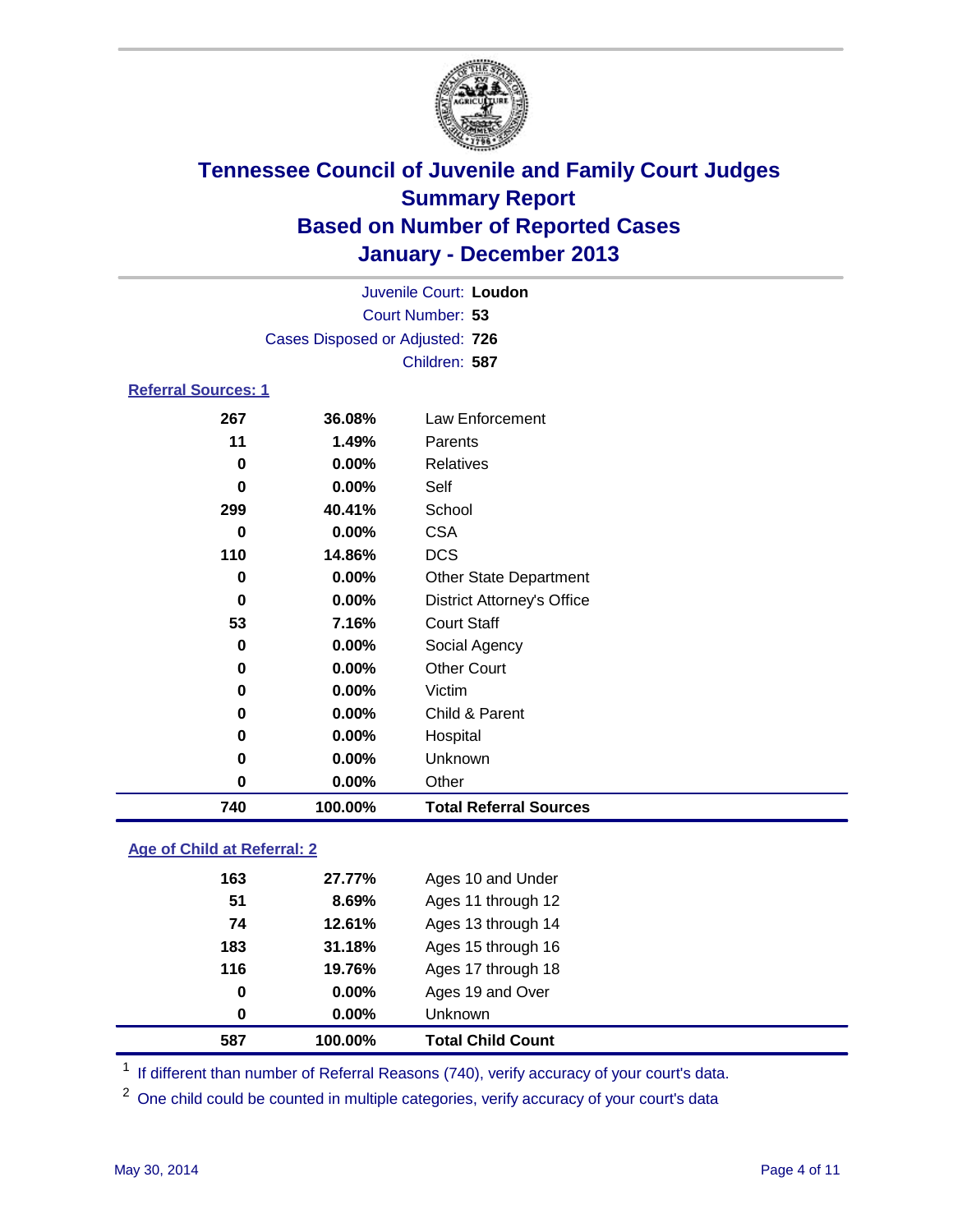

| Juvenile Court: Loudon                  |               |                          |  |  |
|-----------------------------------------|---------------|--------------------------|--|--|
| Court Number: 53                        |               |                          |  |  |
| Cases Disposed or Adjusted: 726         |               |                          |  |  |
|                                         | Children: 587 |                          |  |  |
| Sex of Child: 1                         |               |                          |  |  |
| 368                                     | 62.69%        | Male                     |  |  |
| 219                                     | 37.31%        | Female                   |  |  |
| $\bf{0}$                                | 0.00%         | Unknown                  |  |  |
| 587                                     | 100.00%       | <b>Total Child Count</b> |  |  |
| Race of Child: 1                        |               |                          |  |  |
| 563                                     | 95.91%        | White                    |  |  |
| 11                                      | 1.87%         | African American         |  |  |
| $\mathbf{2}$                            | 0.34%         | Native American          |  |  |
| $\overline{\mathbf{4}}$                 | 0.68%         | Asian                    |  |  |
| $\overline{\mathbf{r}}$                 | 1.19%         | Mixed                    |  |  |
| $\mathbf 0$                             | 0.00%         | Unknown                  |  |  |
| 587                                     | 100.00%       | <b>Total Child Count</b> |  |  |
| <b>Hispanic Origin: 1</b>               |               |                          |  |  |
| 52                                      | 8.86%         | Yes                      |  |  |
| 535                                     | 91.14%        | <b>No</b>                |  |  |
| $\mathbf 0$                             | 0.00%         | Unknown                  |  |  |
| 587                                     | 100.00%       | <b>Total Child Count</b> |  |  |
| <b>School Enrollment of Children: 1</b> |               |                          |  |  |
| 527                                     | 89.78%        | Yes                      |  |  |
| 59                                      | 10.05%        | <b>No</b>                |  |  |
| 1                                       | 0.17%         | Unknown                  |  |  |
| 587                                     | 100.00%       | <b>Total Child Count</b> |  |  |

One child could be counted in multiple categories, verify accuracy of your court's data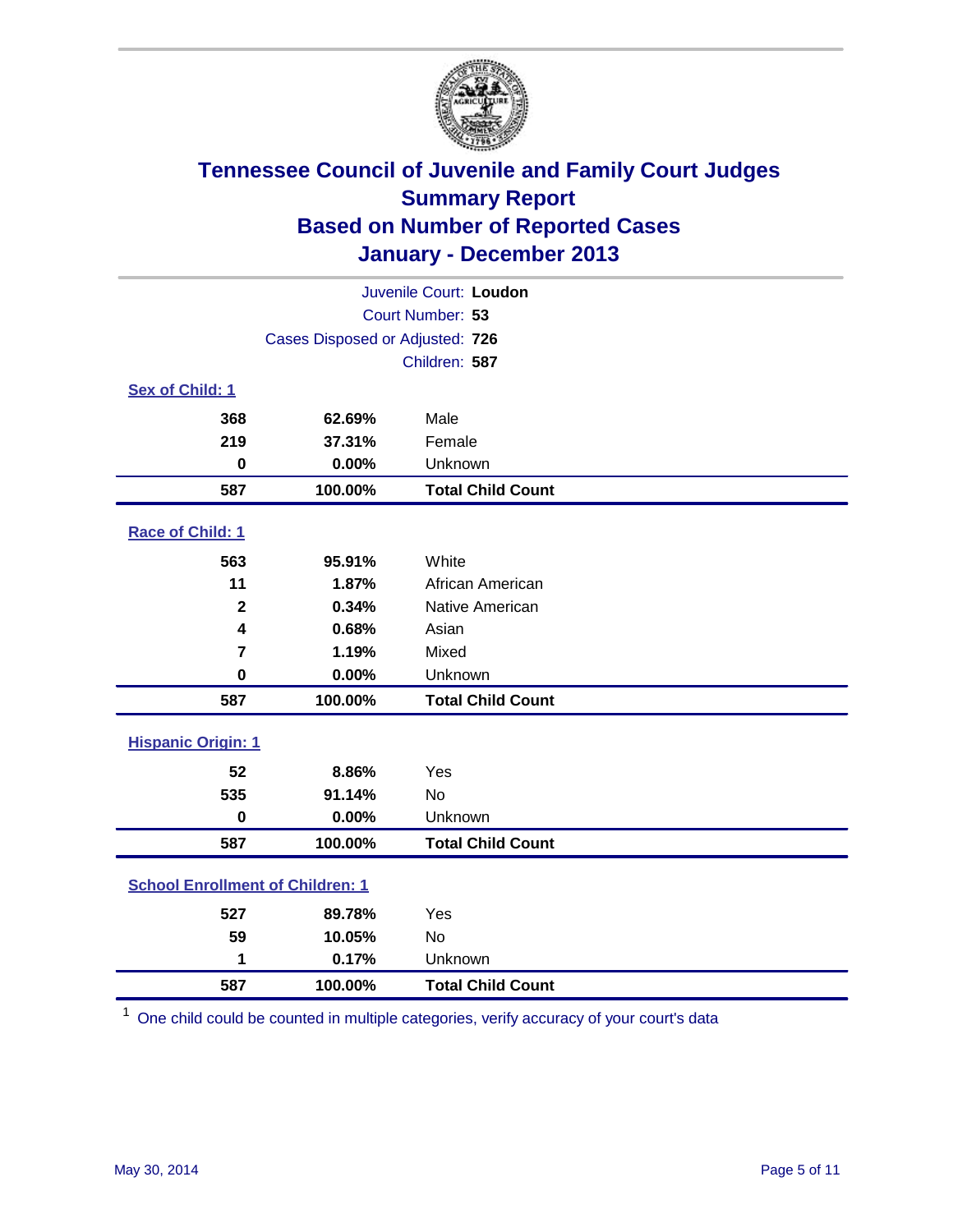

Court Number: **53** Juvenile Court: **Loudon** Cases Disposed or Adjusted: **726** Children: **587**

### **Living Arrangement of Child at Time of Referral: 1**

| 587 | 100.00%  | <b>Total Child Count</b>     |  |
|-----|----------|------------------------------|--|
| 3   | 0.51%    | Other                        |  |
| 3   | 0.51%    | Unknown                      |  |
| 0   | $0.00\%$ | Independent                  |  |
| 0   | $0.00\%$ | In an Institution            |  |
| 0   | $0.00\%$ | In a Residential Center      |  |
| 1   | 0.17%    | In a Group Home              |  |
| 32  | 5.45%    | With Foster Family           |  |
| 18  | 3.07%    | With Adoptive Parents        |  |
| 79  | 13.46%   | <b>With Relatives</b>        |  |
| 41  | 6.98%    | With Father                  |  |
| 182 | 31.01%   | With Mother                  |  |
| 67  | 11.41%   | With Mother and Stepfather   |  |
| 10  | 1.70%    | With Father and Stepmother   |  |
| 151 | 25.72%   | With Both Biological Parents |  |
|     |          |                              |  |

### **Type of Detention: 2**

| 726 | 100.00%  | <b>Total Detention Count</b> |  |
|-----|----------|------------------------------|--|
| 0   | 0.00%    | Other                        |  |
| 668 | 92.01%   | Does Not Apply               |  |
| 1   | 0.14%    | <b>Unknown</b>               |  |
| 0   | $0.00\%$ | <b>Psychiatric Hospital</b>  |  |
| 1   | 0.14%    | Jail - No Separation         |  |
| 0   | $0.00\%$ | Jail - Partial Separation    |  |
| 0   | 0.00%    | Jail - Complete Separation   |  |
| 56  | 7.71%    | Juvenile Detention Facility  |  |
| 0   | 0.00%    | Non-Secure Placement         |  |
|     |          |                              |  |

<sup>1</sup> One child could be counted in multiple categories, verify accuracy of your court's data

If different than number of Cases (726) verify accuracy of your court's data.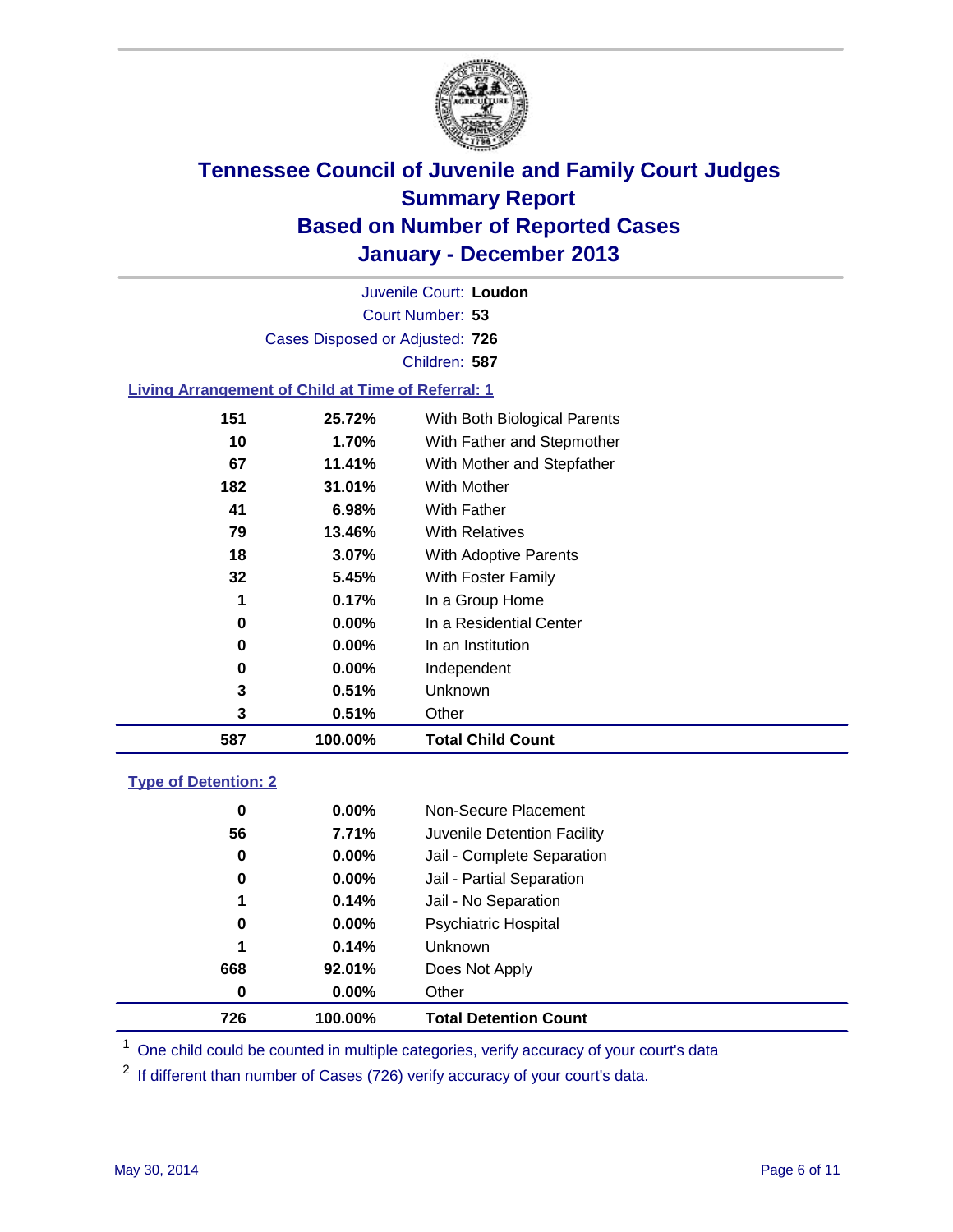

|                                                    | Juvenile Court: Loudon          |                                      |  |  |  |
|----------------------------------------------------|---------------------------------|--------------------------------------|--|--|--|
|                                                    |                                 | Court Number: 53                     |  |  |  |
|                                                    | Cases Disposed or Adjusted: 726 |                                      |  |  |  |
|                                                    |                                 | Children: 587                        |  |  |  |
| <b>Placement After Secure Detention Hearing: 1</b> |                                 |                                      |  |  |  |
| 54                                                 | 7.44%                           | Returned to Prior Living Arrangement |  |  |  |
| $\bf{0}$                                           | 0.00%                           | Juvenile Detention Facility          |  |  |  |
| 1                                                  | 0.14%                           | Jail                                 |  |  |  |
| 0                                                  | 0.00%                           | Shelter / Group Home                 |  |  |  |
| 0                                                  | 0.00%                           | <b>Foster Family Home</b>            |  |  |  |
| 0                                                  | 0.00%                           | <b>Psychiatric Hospital</b>          |  |  |  |
| 0                                                  | 0.00%                           | Unknown                              |  |  |  |
| 671                                                | 92.42%                          | Does Not Apply                       |  |  |  |
| 0                                                  | 0.00%                           | Other                                |  |  |  |
| 726                                                | 100.00%                         | <b>Total Placement Count</b>         |  |  |  |
| <b>Intake Actions: 2</b>                           |                                 |                                      |  |  |  |
| 420                                                |                                 |                                      |  |  |  |
|                                                    | 56.76%                          | <b>Petition Filed</b>                |  |  |  |
| 105                                                | 14.19%                          | <b>Motion Filed</b>                  |  |  |  |
| 213                                                | 28.78%                          | <b>Citation Processed</b>            |  |  |  |
| $\bf{0}$                                           | 0.00%                           | Notification of Paternity Processed  |  |  |  |
| $\mathbf{2}$                                       | 0.27%                           | Scheduling of Judicial Review        |  |  |  |
| 0                                                  | 0.00%                           | Scheduling of Administrative Review  |  |  |  |
| 0                                                  | 0.00%                           | Scheduling of Foster Care Review     |  |  |  |
| 0                                                  | 0.00%                           | Unknown                              |  |  |  |
| 0                                                  | 0.00%                           | Does Not Apply                       |  |  |  |
| 0                                                  | 0.00%                           | Other                                |  |  |  |

<sup>1</sup> If different than number of Cases (726) verify accuracy of your court's data.

If different than number of Referral Reasons (740), verify accuracy of your court's data.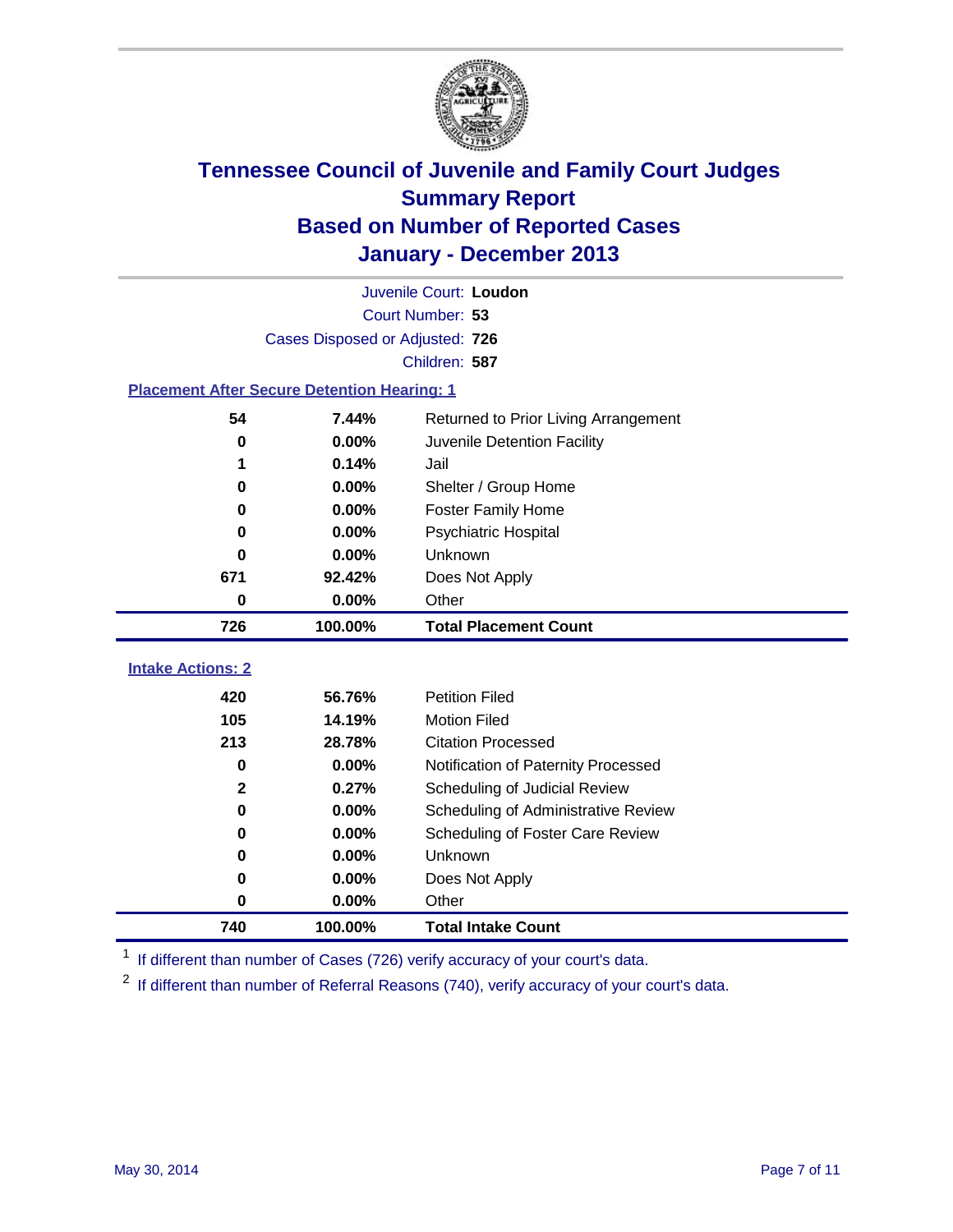

Court Number: **53** Juvenile Court: **Loudon** Cases Disposed or Adjusted: **726** Children: **587**

#### **Last Grade Completed by Child: 1**

| 80       | 13.63%   | Too Young for School     |
|----------|----------|--------------------------|
| $\bf{0}$ | 0.00%    | Preschool                |
| 25       | 4.26%    | Kindergarten             |
| 20       | 3.41%    | 1st Grade                |
| 19       | 3.24%    | 2nd Grade                |
| 13       | 2.21%    | 3rd Grade                |
| 25       | 4.26%    | 4th Grade                |
| 22       | 3.75%    | 5th Grade                |
| 32       | 5.45%    | 6th Grade                |
| 30       | 5.11%    | 7th Grade                |
| 67       | 11.41%   | 8th Grade                |
| 78       | 13.29%   | 9th Grade                |
| 116      | 19.76%   | 10th Grade               |
| 43       | 7.33%    | 11th Grade               |
| 6        | 1.02%    | 12th Grade               |
| 0        | 0.00%    | Non-Graded Special Ed    |
| 7        | 1.19%    | <b>GED</b>               |
| 0        | 0.00%    | Graduated                |
| 0        | 0.00%    | Never Attended School    |
| 4        | 0.68%    | Unknown                  |
| 0        | $0.00\%$ | Other                    |
| 587      | 100.00%  | <b>Total Child Count</b> |

| <b>Enrolled in Special Education: 1</b> |
|-----------------------------------------|
|-----------------------------------------|

| 586 | 99.83%<br>$0.17\%$ | No<br><b>Unknown</b>     |  |
|-----|--------------------|--------------------------|--|
| 587 | 100.00%            | <b>Total Child Count</b> |  |

One child could be counted in multiple categories, verify accuracy of your court's data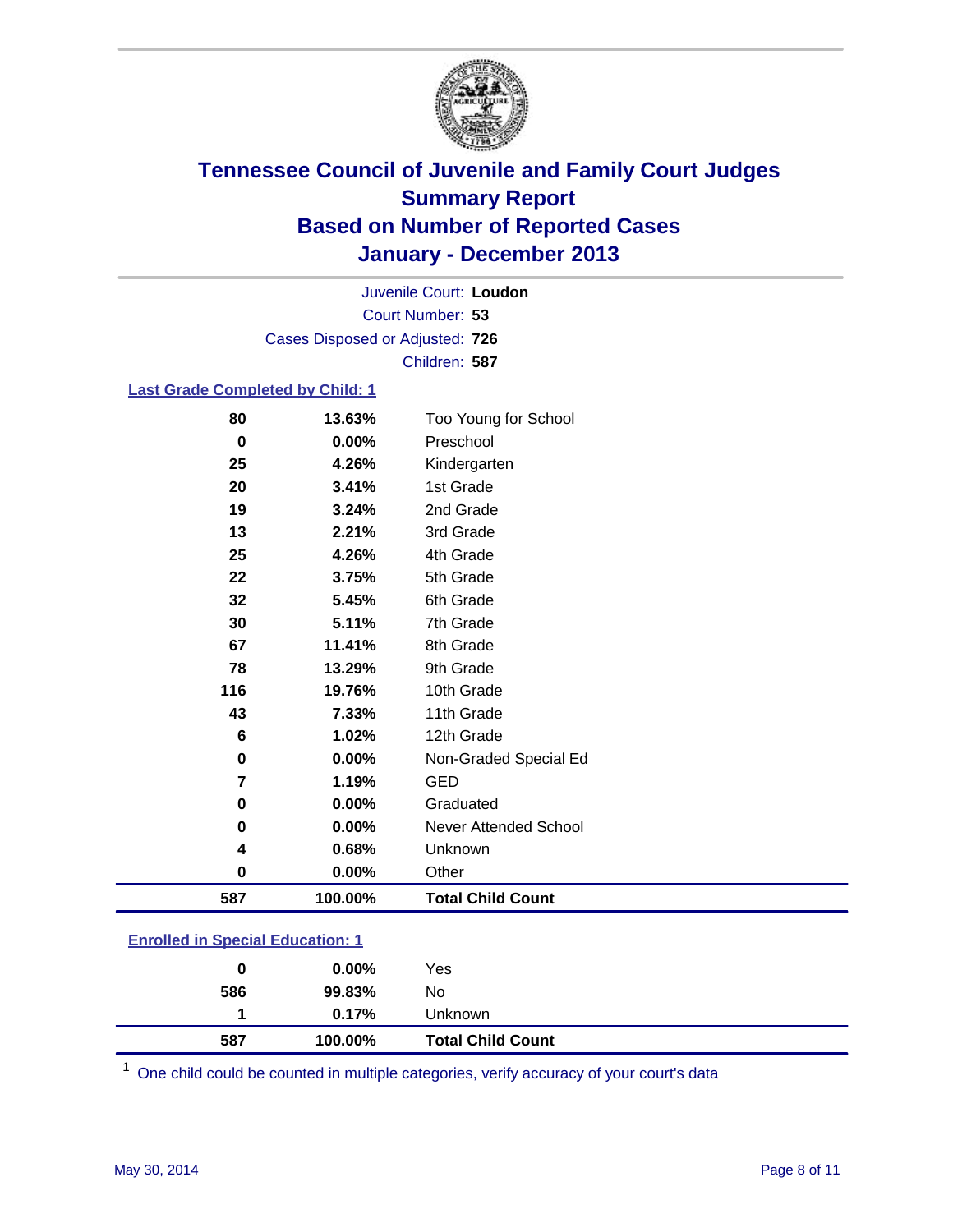

|                              |                                 | Juvenile Court: Loudon    |
|------------------------------|---------------------------------|---------------------------|
|                              |                                 | Court Number: 53          |
|                              | Cases Disposed or Adjusted: 726 |                           |
|                              |                                 | Children: 587             |
| <b>Action Executed By: 1</b> |                                 |                           |
| 366                          | 49.46%                          | Judge                     |
| 0                            | $0.00\%$                        | Magistrate                |
| 374                          | 50.54%                          | <b>YSO</b>                |
| 0                            | $0.00\%$                        | Other                     |
| 0                            | $0.00\%$                        | Unknown                   |
| 740                          | 100.00%                         | <b>Total Action Count</b> |

### **Formal / Informal Actions: 1**

| 0            | $0.00\%$ | Dismissed                                        |
|--------------|----------|--------------------------------------------------|
| $\mathbf{2}$ | 0.27%    | Retired / Nolle Prosequi                         |
| 102          | 13.78%   | <b>Complaint Substantiated Delinquent</b>        |
| 120          | 16.22%   | <b>Complaint Substantiated Status Offender</b>   |
| 104          | 14.05%   | <b>Complaint Substantiated Dependent/Neglect</b> |
|              | 0.14%    | <b>Complaint Substantiated Abused</b>            |
| $\bf{0}$     | 0.00%    | <b>Complaint Substantiated Mentally III</b>      |
| 344          | 46.49%   | Informal Adjustment                              |
| $12 \,$      | 1.62%    | <b>Pretrial Diversion</b>                        |
| 0            | 0.00%    | <b>Transfer to Adult Court Hearing</b>           |
| 0            | 0.00%    | Charges Cleared by Transfer to Adult Court       |
| 0            | 0.00%    | Special Proceeding                               |
| 55           | 7.43%    | <b>Review Concluded</b>                          |
| 0            | $0.00\%$ | Case Held Open                                   |
| 0            | $0.00\%$ | Other                                            |
| 0            | $0.00\%$ | Unknown                                          |
| 740          | 100.00%  | <b>Total Action Count</b>                        |

<sup>1</sup> If different than number of Referral Reasons (740), verify accuracy of your court's data.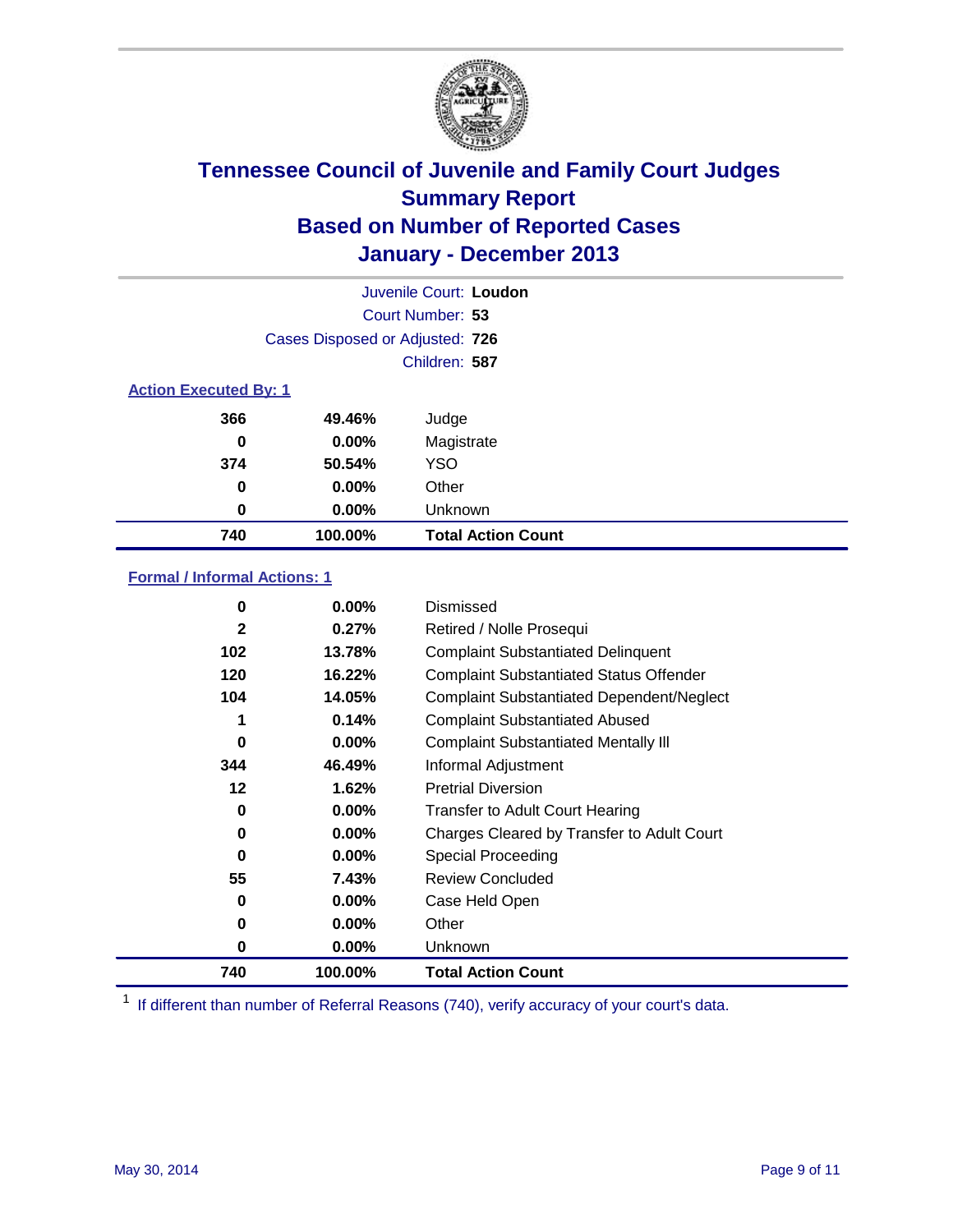

|                       |                                 | Juvenile Court: Loudon                                |
|-----------------------|---------------------------------|-------------------------------------------------------|
|                       |                                 | Court Number: 53                                      |
|                       | Cases Disposed or Adjusted: 726 |                                                       |
|                       |                                 | Children: 587                                         |
| <b>Case Outcomes:</b> |                                 | There can be multiple outcomes for one child or case. |
| 50                    | 3.70%                           | Case Dismissed                                        |
| 8                     | 0.59%                           | Case Retired or Nolle Prosequi                        |
| 218                   | 16.12%                          | Warned / Counseled                                    |
| 0                     | 0.00%                           | Held Open For Review                                  |
| 185                   | 13.68%                          | Supervision / Probation to Juvenile Court             |
| 0                     | 0.00%                           | <b>Probation to Parents</b>                           |
| 0                     | 0.00%                           | Referral to Another Entity for Supervision / Service  |
| 33                    | 2.44%                           | Referred for Mental Health Counseling                 |
| 54                    | 3.99%                           | Referred for Alcohol and Drug Counseling              |
| 0                     | 0.00%                           | <b>Referred to Alternative School</b>                 |
| 0                     | 0.00%                           | Referred to Private Child Agency                      |
| 82                    | 6.07%                           | Referred to Defensive Driving School                  |
| 0                     | 0.00%                           | Referred to Alcohol Safety School                     |
| 0                     | 0.00%                           | Referred to Juvenile Court Education-Based Program    |
| 18                    | 1.33%                           | Driver's License Held Informally                      |
| 0                     | 0.00%                           | <b>Voluntary Placement with DMHMR</b>                 |
| 1                     | 0.07%                           | <b>Private Mental Health Placement</b>                |
| 0                     | 0.00%                           | <b>Private MR Placement</b>                           |
| 0                     | 0.00%                           | Placement with City/County Agency/Facility            |
| 0                     | 0.00%                           | Placement with Relative / Other Individual            |
| 64                    | 4.73%                           | Fine                                                  |
| 159                   | 11.76%                          | <b>Public Service</b>                                 |
| 21                    | 1.55%                           | Restitution                                           |
| 1                     | 0.07%                           | <b>Runaway Returned</b>                               |
| 1                     | 0.07%                           | No Contact Order                                      |
| 0                     | 0.00%                           | Injunction Other than No Contact Order                |
| 0                     | 0.00%                           | <b>House Arrest</b>                                   |
| 0                     | 0.00%                           | <b>Court Defined Curfew</b>                           |
| 32                    | 2.37%                           | Dismissed from Informal Adjustment                    |
| 0                     | 0.00%                           | <b>Dismissed from Pretrial Diversion</b>              |
| 22                    | 1.63%                           | Released from Probation                               |
| 0                     | 0.00%                           | <b>Transferred to Adult Court</b>                     |
| 0                     | $0.00\%$                        | <b>DMHMR Involuntary Commitment</b>                   |